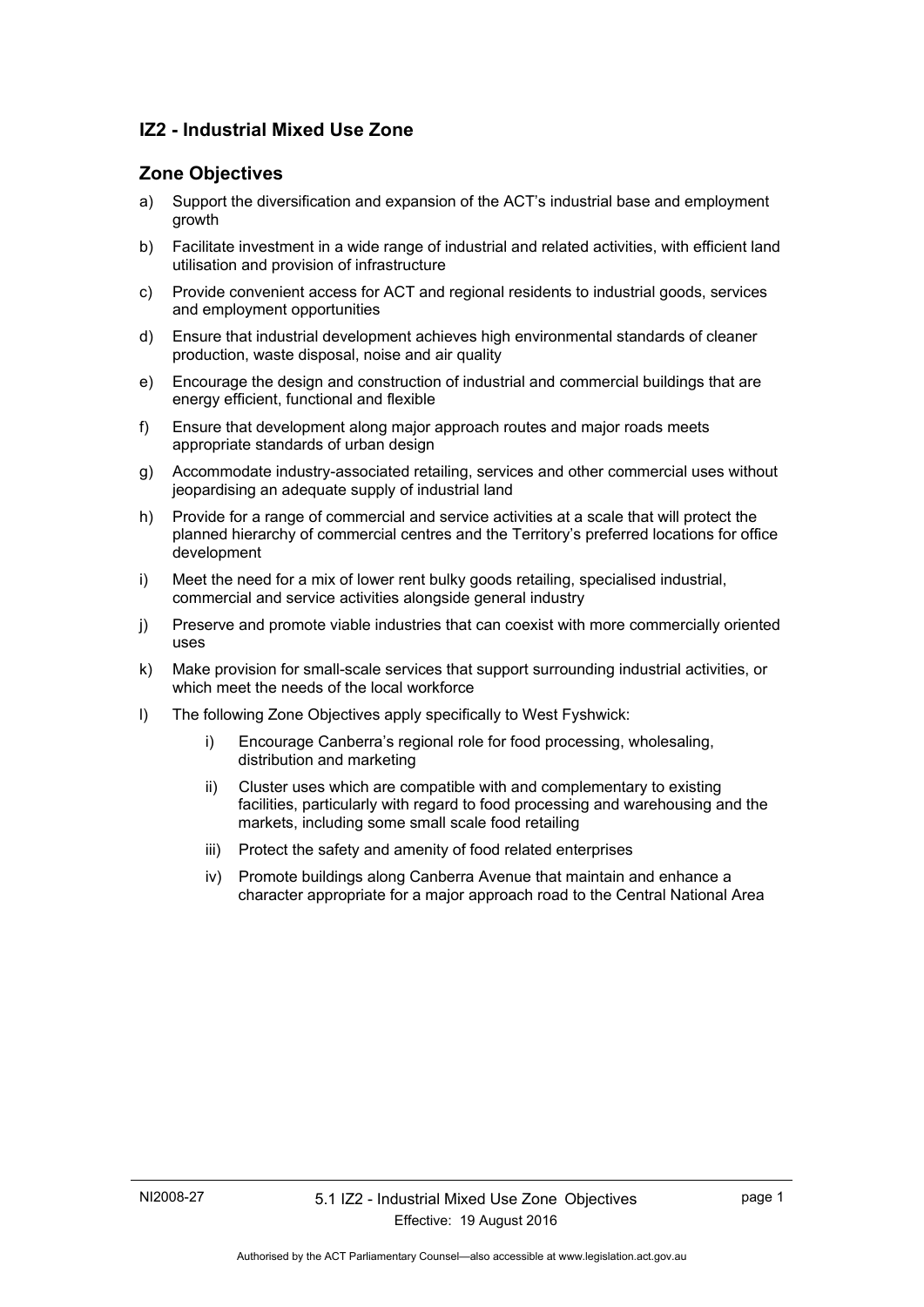# **IZ2 – Industrial Mixed Use Zone Development Table**

| <b>EXEMPT DEVELOPMENT</b><br>Development approval is not required. Building approval may be required.                                                                                            |                                                                                                 |  |
|--------------------------------------------------------------------------------------------------------------------------------------------------------------------------------------------------|-------------------------------------------------------------------------------------------------|--|
| On leased land, development must be authorised by a lease.                                                                                                                                       |                                                                                                 |  |
| Development identified in the Planning and Development Act 2007 as exempt (see sections 133 and<br>134 of the Act and section 20 and schedule 1 of the Planning and Development Regulation 2008) |                                                                                                 |  |
| <b>ASSESSABLE DEVELOPMENT</b>                                                                                                                                                                    |                                                                                                 |  |
|                                                                                                                                                                                                  | Development application required.                                                               |  |
| On leased land, development must be authorised by a lease.                                                                                                                                       |                                                                                                 |  |
|                                                                                                                                                                                                  | <b>MINIMUM ASSESSMENT TRACK</b>                                                                 |  |
|                                                                                                                                                                                                  | <b>CODE</b>                                                                                     |  |
|                                                                                                                                                                                                  | Development listed below requires a development application and is assessed in the code track   |  |
| <b>Development</b>                                                                                                                                                                               |                                                                                                 |  |
| No development identified.                                                                                                                                                                       |                                                                                                 |  |
| <b>MINIMUM ASSESSMENT TRACK</b><br><b>MERIT</b>                                                                                                                                                  |                                                                                                 |  |
|                                                                                                                                                                                                  | Development listed below requires a development application and is assessed in the merit track, |  |
|                                                                                                                                                                                                  | unless specified in schedule 4 of the Planning and Development Act 2007 (as impact track) or    |  |
| specified as prohibited development in a precinct map.                                                                                                                                           |                                                                                                 |  |
| <b>Development</b>                                                                                                                                                                               |                                                                                                 |  |
| ancillary use                                                                                                                                                                                    | minor road                                                                                      |  |
| bulk landscape supplies                                                                                                                                                                          | minor use                                                                                       |  |
| bulky goods retailing                                                                                                                                                                            | municipal depot                                                                                 |  |
| car park                                                                                                                                                                                         | NON RETAIL COMMERCIAL USE                                                                       |  |
| caretaker's residence                                                                                                                                                                            | outdoor recreation facility                                                                     |  |
| club                                                                                                                                                                                             | parkland                                                                                        |  |
| communications facility                                                                                                                                                                          | pedestrian plaza                                                                                |  |
| <b>COMMUNITY USE</b>                                                                                                                                                                             | plant and equipment hire establishment                                                          |  |
| consolidation                                                                                                                                                                                    | public transport facility                                                                       |  |
| craft workshop                                                                                                                                                                                   | recyclable materials collection                                                                 |  |
| defence installation                                                                                                                                                                             | recycling facility                                                                              |  |
| demolition                                                                                                                                                                                       | restaurant                                                                                      |  |
| development in a location and of a type identified                                                                                                                                               | scientific research establishment                                                               |  |
| in a precinct map as additional merit track                                                                                                                                                      |                                                                                                 |  |
| development                                                                                                                                                                                      |                                                                                                 |  |
| drink establishment                                                                                                                                                                              | service station                                                                                 |  |
| emergency services facility                                                                                                                                                                      | <b>SHOP</b>                                                                                     |  |
| freight transport facility                                                                                                                                                                       | sign                                                                                            |  |
| funeral parlour                                                                                                                                                                                  | store                                                                                           |  |
| general industry                                                                                                                                                                                 | subdivision                                                                                     |  |
| indoor entertainment facility                                                                                                                                                                    | temporary use                                                                                   |  |
| indoor recreation facility<br>industrial trades                                                                                                                                                  | transport depot                                                                                 |  |
|                                                                                                                                                                                                  | varying a lease (where not prohibited, code track<br>or impact track assessable)                |  |
| light industry                                                                                                                                                                                   | vehicle sales                                                                                   |  |
| liquid fuel depot                                                                                                                                                                                | veterinary hospital                                                                             |  |
| major road                                                                                                                                                                                       | warehouse                                                                                       |  |
| <b>MAJOR UTILITY INSTALLATION</b>                                                                                                                                                                | waste transfer station                                                                          |  |
| <b>MINIMUM ASSESSMENT TRACK</b>                                                                                                                                                                  |                                                                                                 |  |
| <b>IMPACT</b>                                                                                                                                                                                    |                                                                                                 |  |
|                                                                                                                                                                                                  | Development listed below requires a development application and is assessed in the impact track |  |
| Development that is not:<br>1.                                                                                                                                                                   |                                                                                                 |  |
| Exempt, code track or merit track development (see section 132 of the Planning and<br>a.                                                                                                         |                                                                                                 |  |
| Development Act 2007); or                                                                                                                                                                        |                                                                                                 |  |